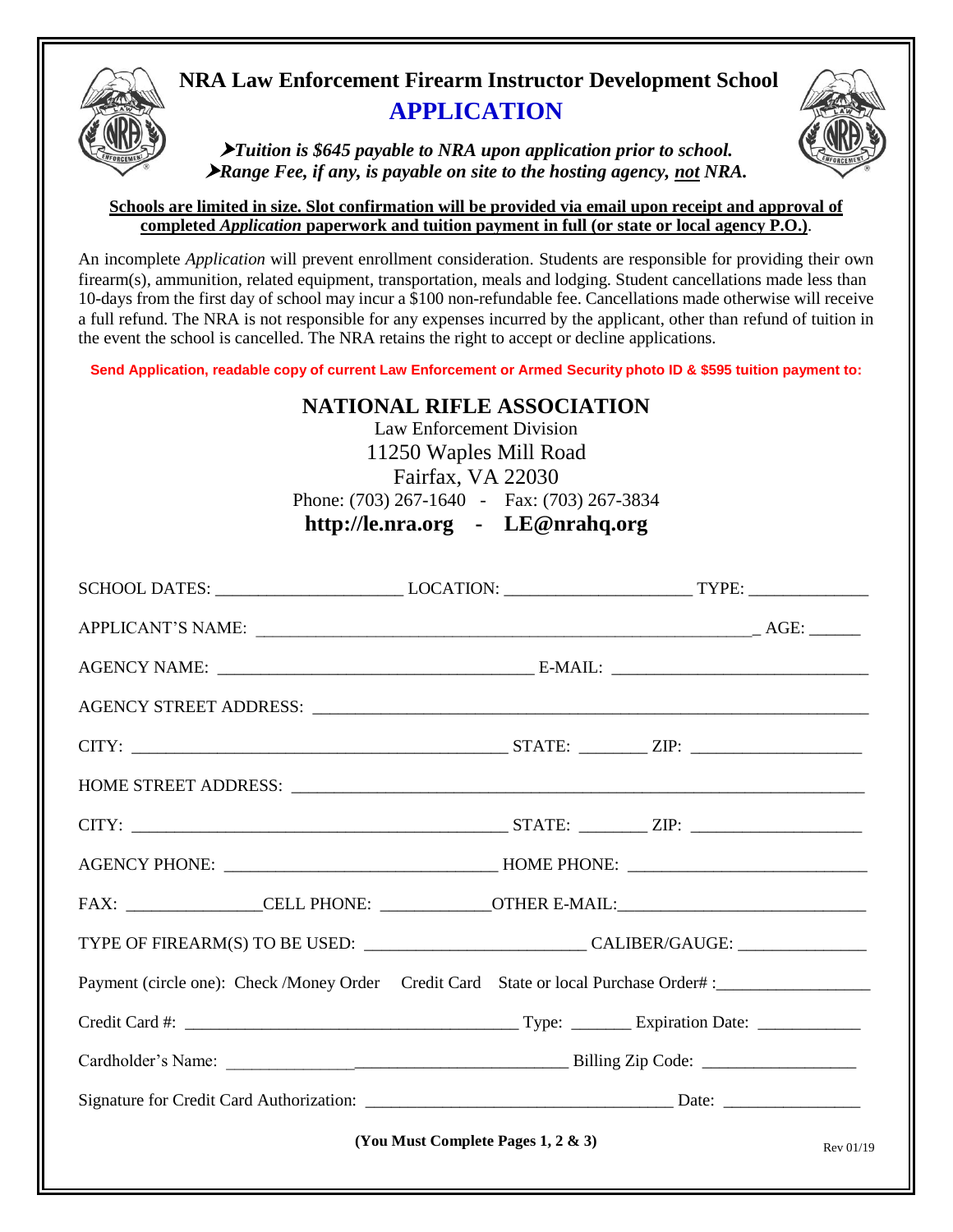

|                |                                                        | <b>APPLICATION</b>                                                                                                                                                                                                                                                                                                                                                                                                                                                                                                                                                                                                                                                                                              |             |           |
|----------------|--------------------------------------------------------|-----------------------------------------------------------------------------------------------------------------------------------------------------------------------------------------------------------------------------------------------------------------------------------------------------------------------------------------------------------------------------------------------------------------------------------------------------------------------------------------------------------------------------------------------------------------------------------------------------------------------------------------------------------------------------------------------------------------|-------------|-----------|
|                |                                                        | Check ONE box, fill in corresponding blank(s), and attach required supporting documentation.)                                                                                                                                                                                                                                                                                                                                                                                                                                                                                                                                                                                                                   |             |           |
|                |                                                        | I am currently a PUBLIC Law Enforcement or a PRIVATE Security officer:                                                                                                                                                                                                                                                                                                                                                                                                                                                                                                                                                                                                                                          |             |           |
|                | governmental law enforcement and required to be armed. | Public law enforcement or correctional officer, working for a federal, state, county, municipal or other                                                                                                                                                                                                                                                                                                                                                                                                                                                                                                                                                                                                        |             |           |
|                |                                                        | Number of years of total service: _________ (require minimum of 3)<br>A readable copy of your Law Enforcement photo ID must accompany application.                                                                                                                                                                                                                                                                                                                                                                                                                                                                                                                                                              |             |           |
|                |                                                        | Licensed by a federal, state, county, or municipal licensing board or agency as private security officer or<br>privatized correctional officer who is authorized and required to be armed in my official capacity.                                                                                                                                                                                                                                                                                                                                                                                                                                                                                              |             |           |
|                |                                                        | Number of years of total service: _________ (require minimum of 3)                                                                                                                                                                                                                                                                                                                                                                                                                                                                                                                                                                                                                                              |             |           |
| $\blacksquare$ |                                                        | A readable copy of your Armed Guard photo ID must accompany application.<br>Nuclear Security, Number of years of total service: _________ (require minimum of 3)                                                                                                                                                                                                                                                                                                                                                                                                                                                                                                                                                |             |           |
|                |                                                        |                                                                                                                                                                                                                                                                                                                                                                                                                                                                                                                                                                                                                                                                                                                 |             |           |
|                |                                                        | I AM NOT a PUBLIC Law Enforcement or a PRIVATE Security officer, however I am:                                                                                                                                                                                                                                                                                                                                                                                                                                                                                                                                                                                                                                  |             |           |
|                |                                                        | A RETIRED public law enforcement officer, who worked for a federal, state, county, municipal or other<br>governmental law enforcement agency who was required to be armed.                                                                                                                                                                                                                                                                                                                                                                                                                                                                                                                                      |             |           |
|                |                                                        | Number of years of total service: __________ (require minimum of 3)                                                                                                                                                                                                                                                                                                                                                                                                                                                                                                                                                                                                                                             |             |           |
|                |                                                        | A readable copy of your Retired LE photo ID must accompany application.                                                                                                                                                                                                                                                                                                                                                                                                                                                                                                                                                                                                                                         |             |           |
|                |                                                        | A PREVIOUSLY EMPLOYED public law enforcement officer who worked for a federal, state, county,<br>municipal or other governmental law enforcement agency who was required to be armed.                                                                                                                                                                                                                                                                                                                                                                                                                                                                                                                           |             |           |
|                |                                                        | Number of years of total service: __________ (require minimum of 3)                                                                                                                                                                                                                                                                                                                                                                                                                                                                                                                                                                                                                                             |             |           |
|                | application.                                           | A readable copy of your Previous LE photo ID or employer verification letter must accompany                                                                                                                                                                                                                                                                                                                                                                                                                                                                                                                                                                                                                     |             |           |
|                |                                                        | A uniformed or civilian member of the U.S. Military, Military Reserves or National Guard.<br>(Regrettably, former and/or retired military are not eligible).                                                                                                                                                                                                                                                                                                                                                                                                                                                                                                                                                    |             |           |
|                | application.                                           | A letter on unit or organization letterhead from a Senior NCO or other authorized person, requesting<br>your attendance in this school, and a readable copy of a government issued photo ID must accompany                                                                                                                                                                                                                                                                                                                                                                                                                                                                                                      |             |           |
|                |                                                        | Full-time civilian firearm instructor employed by a PUBLIC law enforcement agency                                                                                                                                                                                                                                                                                                                                                                                                                                                                                                                                                                                                                               |             |           |
|                | application.                                           | A readable copy of your employee photo ID or employer verification letter must accompany                                                                                                                                                                                                                                                                                                                                                                                                                                                                                                                                                                                                                        |             |           |
|                | Government Contractor (GSA Approved)                   |                                                                                                                                                                                                                                                                                                                                                                                                                                                                                                                                                                                                                                                                                                                 |             |           |
|                |                                                        | A letter on company letterhead verifying your current employment, and/or GSA contractual<br>agreement, and a readable copy of your government-issued photo ID must accompany application.                                                                                                                                                                                                                                                                                                                                                                                                                                                                                                                       |             |           |
| ENGLISH.       |                                                        | <b>AFFIRMATION FOR ALL APPLICANTS</b><br>I AFFIRM THE FOLLOWING: I AM A CITIZEN OF THE UNITED STATES OR A LAWFUL PERMANENT RESIDENT OF THE UNITED STATES;<br>I MAY LAWFULLY POSSESS FIREARMS AND AMMUNITION; I MAY LAWFULLY ATTEND THIS SCHOOL AND LAWFULLY RECEIVE<br>ASSISTANCE, TRAINING, DATA AND INFORMATION REGARDING LAW ENFORCEMENT TECHNIQUES AND EQUIPMENT, INCLUDING<br>FIREARMS AND AMMUNITION; I HAVE READ AND UNDERSTAND THE REQUIREMENTS AND RESTRICTIONS ON ATTENDING THIS<br>TRAINING; AND THE INFORMATION I HAVE PROVIDED IS TRUE AND ACCURATE. I UNDERSTAND I WILL BE REQUIRED TO<br>SUCCESSFULLY COMPLETE ALL RANGE DRILLS BOTH RIGHT AND LEFT HANDED. I AM ABLE TO FLUENTLY READ AND SPEAK |             |           |
|                | <b>PRINTED NAME</b>                                    | <b>SIGNATURE</b>                                                                                                                                                                                                                                                                                                                                                                                                                                                                                                                                                                                                                                                                                                | <b>DATE</b> | Rev 01/19 |